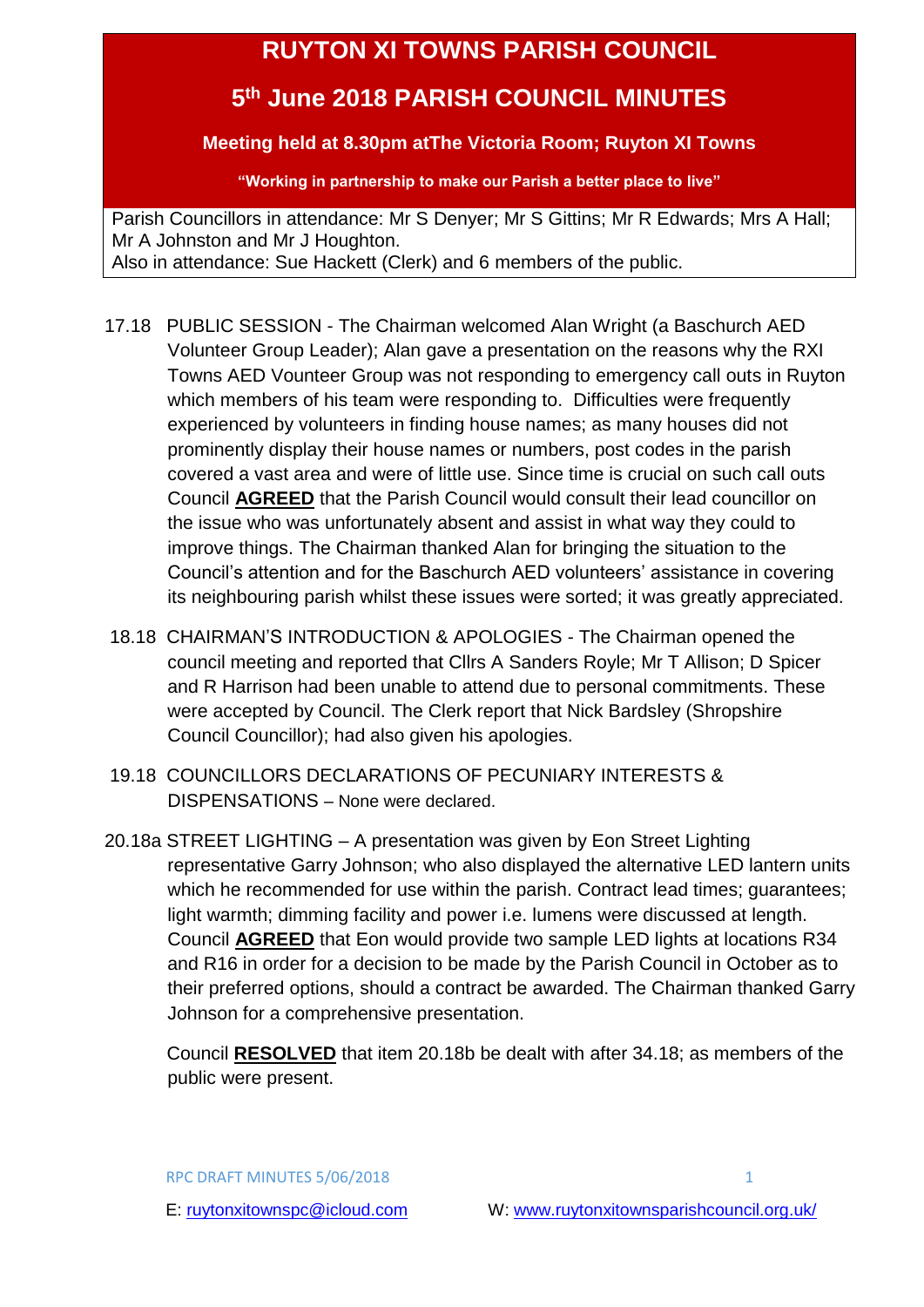- 21.18 CLEAN UP OUR VILLAGE CAMPAIGN The Clerk described the litter picking equipment she had sourced and details with regard to insurance cover if a volunteer litter pick was led by a member of the Parish Council. It was **AGREED** that Cllr Hall would be custodian of the equipment and organise a Volunteer Litter Pick. Since David Shearan had expressed his interest in such a scheme Cllr Hall to liaise with him on the matter and ensure such an event was promoted via the website and News Letter etc.
- 22.18 "RUYTON IN BLOOM"- The Clerk reported that the hanging baskets were being collected by the local contractor and installed this week. The local contractor had also agreed to water them, however the hanging basket to be installed at Marches Meadow bus shelter would be kindly watered by Cllr Denyer.
- 23.18 LOCAL GROUP REPORTS
	- a. Local Police Report. The Clerk gave the police representatives' apologies for being unable to attend the meeting. 2 domestic incidents were reported as having occurred in May; they were unrelated.
	- b. Volunteer Speed Watch Scheme Cllr Denyer and Edwards reported that a session was being planned.
	- c. Multi Agency Group Cllr Hall gave a summary report of the meeting. The Group was expected to reconvene sometime in October.
	- d. LJC Group Cllr Hall explained that she had been unable to attend the meeting. **ACTION** – Clerk to try to obtain minutes or summary of meeting.
- 24.18 SHROPSHIRE COUNCIL REPORT Clerk reported that Councillor Nick Bardsley had sent his apologies and was unable to attend due to his work commitments.
- 25.18 THE CLIFFE The Chairman reported that delays in purchasing the Cliffe had arisen due to legal issues. Currently Bradford Estates solicitors were arranging a statutory declaration of ownership.
- 26.18 NEW WEBSITE Cllr Denyer **AGREED** to test the process for updating website local News items. David Shearan agreed to upload Agendas & Minutes in late June and July in Clerk's absence. Councillors unable to activate their new email addresses for council business **AGREED** to discuss their issues with David Shearan directly.
- 27.18 CLERK'S UPDATE REPORT & COMMUNICATION The Clerk gave a verbal summary report which included:
	- Aviva Bus Company request; feedback of service, promotion of service and hanging baskets at bus shelters. Cllr Hall expressed her views on the lack of cost effectiveness of an under used service. These were noted by members.
	- GDPR update; two more policies completed.
	- Residents' correspondence concerning "car parking issues". Council **AGREED** to abandon the use of the PC leaflet and councillors agreed that

RPC DRAFT MINUTES 5/06/2018 2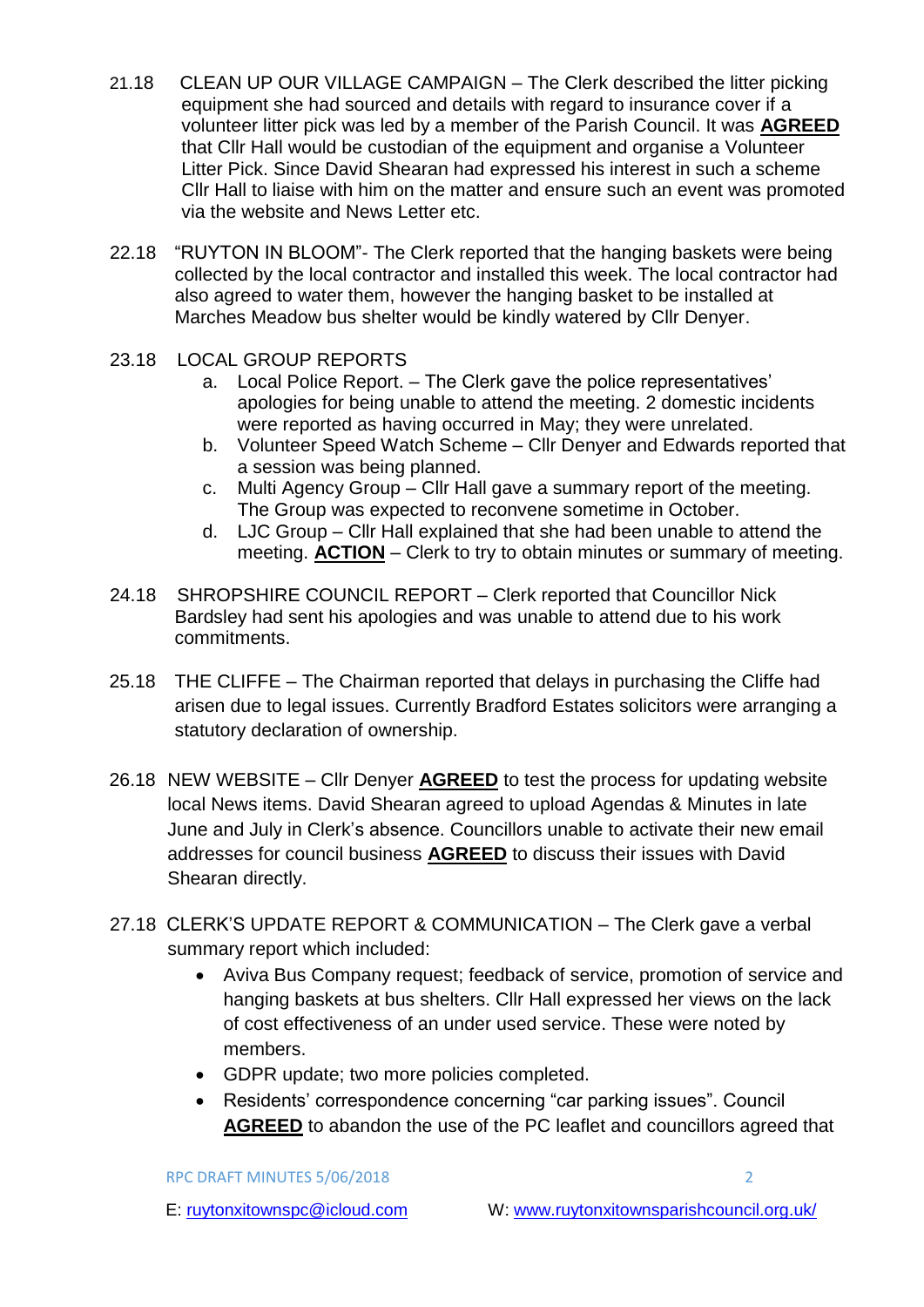should specific cars be noted as a problem a local councillor would speak to the car owner concerned. Council also noted the Police's position with regard to parking as relayed by the Clerk.

- Damaged water pipe in central carriage way opposite The Talbot, as reported by Cllr D Spicer. **ACTION** Clerk and councillors to report to Severn Trent.
- Cone situation outside Admiral Benbow persists, **AGREED ACTION** Clerk to follow up with second letter and request Cllr Bardsley's assistance in the matter.
- Clerk reiterated that Kier the SC Highways contractor was holding meeting during the week and that parish councillors were invited to them. Knowing the deep concerns members had with regard to pot holes and the unsatisfactory state of the B4397; particularly between Baschurch and Ruyton she encouraged their attendance. Following some discussion it was **AGREED** that the Clerk request Cllr Bardsley to approach the SC councillor for Highways for an update on when such pot holes would be repaired, given that they have already been identified with paint. The Clerk encouraged ALL councillors and residents alike to report potholes directly to Shropshire Council; in order to emphasis the issues they are experiencing.
- 28.18 COUNCIL CONFIRMATION & ACCEPTANCE OF PREVIOUS MEETING MINUTES - Draft minutes of the Council meeting held on 1st May 2018 and Annual Parish Meeting as circulated and uploaded to the Council's website were considered and **RESOLVED** as accurate. The Chairman was instructed to sign them as such.

#### 29.18 FINANCE

a. Council considered the following invoices/reimbursement claims and **RESOLVED** that they be authorised for payment; instructing the Chairman and Cllr Spicer to check the supporting invoice prior to signing the cheque payment:

|         | Payee                          | Description                         | £        | £ VAT |
|---------|--------------------------------|-------------------------------------|----------|-------|
| 926     | <b>PCC</b>                     | Annual Victoria Room Bookings       | 200.00   |       |
| 924     | Clerk                          | Litter picking equipment & Notice   | 487.97   | 75.58 |
|         |                                | board                               |          |       |
| 924     | Clerk                          | Administration expenses & back pay  | 137.66   |       |
| 927     | D Peate                        | Installation basket swing & General | 1,409.00 |       |
|         |                                | Maintenance in village              |          |       |
| 925     | <b>Great Ness &amp; Little</b> | Grant to Youth Club and             | 518.00   |       |
|         | Ness PC                        | replacement cheque for purchase     |          |       |
|         |                                | of scanner                          |          |       |
| 928     | <b>HMRC</b>                    | <b>First Quarter PAYE</b>           | 34.28    |       |
| 929     | <b>B</b> Townson               | <b>Internal Audit Services</b>      | 120.00   |       |
| 910     | Highline Elec Ltd              | 2 st light repairs                  | 183.60   |       |
| DD 24/5 | <b>Scottish Power</b>          | St Light energy (monthly)           | 80.14    | 3.82  |

RPC DRAFT MINUTES 5/06/2018 3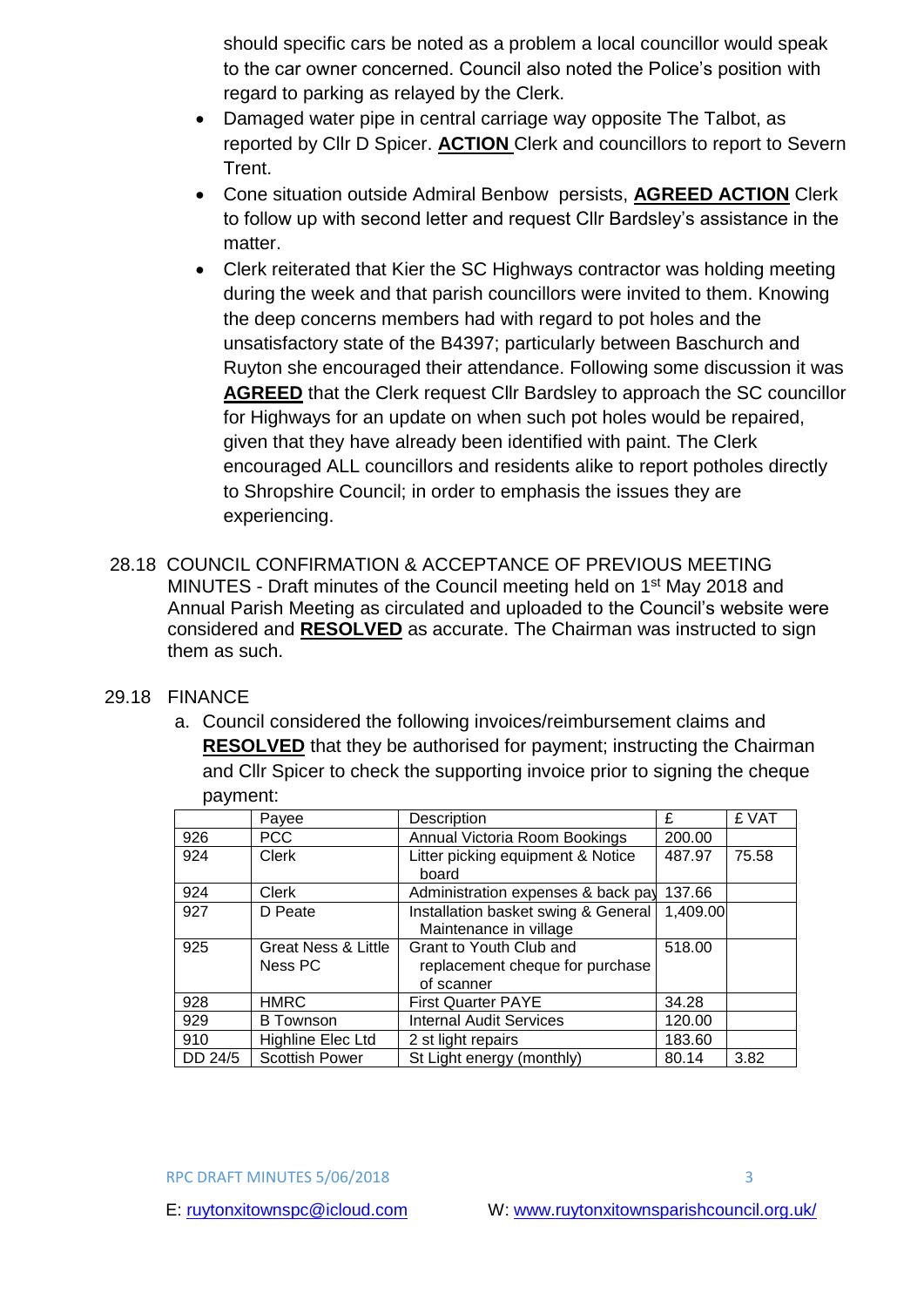b. The Chairman confirmed that the Clerk's bank reconciliation as at 5/6/2018 was accurate and that the Council's bank balance taking into account all but cheque numbers 927 and 910 was £67,759. The Clerk also confirmed that the Clerk's monthly salary paid by Standing Order had been checked as it now incorporated the new 2018 NALC salary scales. Back pay owed had been agreed and was included in cheque 924 above. The Chairman added that the annual 2018/19 budget for Staff Pay was estimated to be short by approximately £280. This was unfortunate but sufficient funds were available in reserves to meet this additional cost.

### 30.18 LOCAL PROJECTS UPDATE:

- a. Birch Grove Recreational Project The Clerk confirmed that the new basket swing was in situ; and that the local contractor had done an excellent job. **ACTION** Grant application paperwork to be completed by Clerk.
- b. A new notice board had been delivered to the local contractor; to replace the one damaged at Doctors Meadow. The contractor to liaise with Margaret Lycett and install it in June/July.
- c. Cllr Gittins reported that pot holes on the Doctors Meadow carpark were expected to be repaired in late June.
- 31.18 PLANNING The Clerk confirmed that no new planning applications/or decisions had been reported to the Council. For further details on local planning applications please access our website: <http://www.ruytonxitownsparishcouncil.org.uk/planning/>
- 32.18 COUNCIL REPRESENTATIVES To appoint representatives on Safer Roads Group; and consider the Group's remit for the year. The Council **AGREED** to defer this item until Cllr Spicer was in attendance.
- 33.18 COUNCIL TO CONSIDER ADOPTION OF NEW STANDING ORDERS & GDPR TEMPLATES – Council **RESOLVED** to adopt the new policies which can be found on the Council's website.
- 34.18 COUNCIL TO AGREE JULY MEETINGS AGENDA ITEMS & ARRANGEMENTS Cllr Gittins agreed to chair the meeting in the Chairman's absence and it was agreed that the Temporary Clerk (Anne Chalkley) would be in attendance and clerk the meeting in the Clerk's absence. Terms of employment were based on £15.00 per hour and mileage with stationery provided; Anne to use her own lap top etc. This was **AGREED** by Council.

*PUBLIC BODIES (ADMISSION TO MEETINGS) ACT 1960 Pursuant to Section 1(2) of the above Act Council RESOLVED that due to the confidential nature of the business to be transacted the public and press should not be present – Members of the public left the meeting.*

20.18b STREET LIGHTING – Council considered the street lighting LED and repair quotes received from 3 contractors. Following discussions which the Chairman led it was **RESOLVED** that Eon be awarded the contract provided that the sample LED lights met the Council's needs. (It was emphasised that the contract represented a substantial cost to the Council; approximately £18,000 and as such it was important to select the most appropriate light.)

RPC DRAFT MINUTES 5/06/2018 4